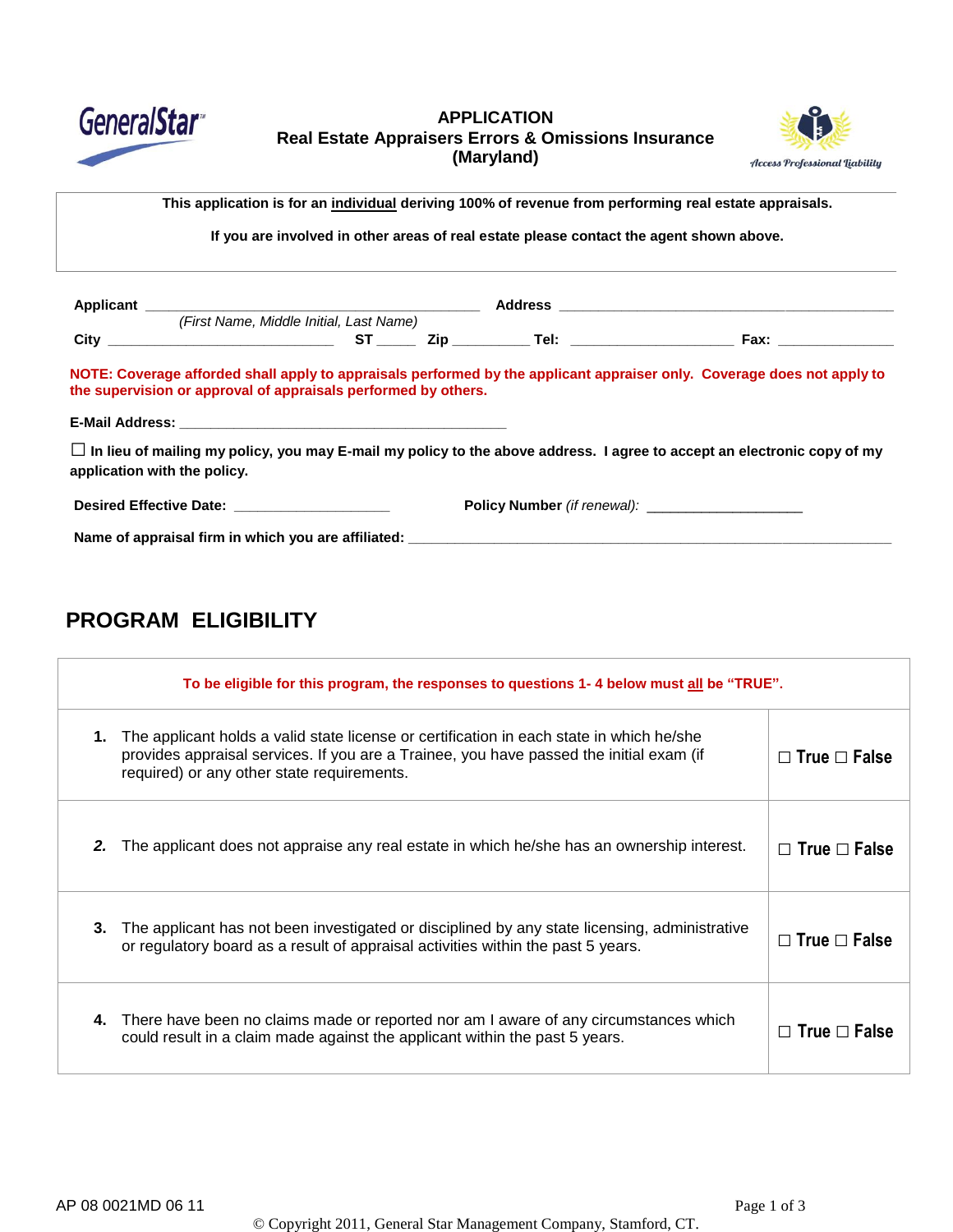## **PRIOR ACTS DATE/RETROACTIVE DATE**

| 5. | The applicant currently has an active Appraisers Errors & Omissions Insurance Policy?<br>(MUST CHECK ONE)                                                                                                                                                                                                                                                                                                                                                                                                                                                                                                                                                                                                                                       | $\Box$ True $\Box$ False |
|----|-------------------------------------------------------------------------------------------------------------------------------------------------------------------------------------------------------------------------------------------------------------------------------------------------------------------------------------------------------------------------------------------------------------------------------------------------------------------------------------------------------------------------------------------------------------------------------------------------------------------------------------------------------------------------------------------------------------------------------------------------|--------------------------|
|    | 6. If question 5 is "TRUE", what is the Prior Acts Date on your current policy (also known as the<br>Retroactive Date)?<br>INFORMATION ONLY. The Prior Acts Date (also known as the Retroactive Date) is typically found on the<br>Declarations Page, which is the first page of the policy. If it is not included on the Declarations Page, it will be<br>included in one of the endorsements attached to your policy. All Errors & Omissions policies are assigned a Prior<br>Acts Date, enter the date in question #6 (above) as it appears on your Declarations Page or endorsement. If the<br>assigned Prior Acts Dates is "N/A" this typically means you have assigned Full Prior Acts Coverage, in which case<br>Group 2 Premiums apply. | MM/DD/YYYY               |

## **RESIDENTIAL VS COMMERCIAL PREMIUM**

| To be eligible for the Residential Premiums shown below, the responses to questions 7-9 must all be "TRUE".<br>All others use the Commercial Premium schedule shown below |                          |  |  |
|---------------------------------------------------------------------------------------------------------------------------------------------------------------------------|--------------------------|--|--|
| In the last fiscal year, 80% or more of the applicant's revenues have been derived from residential<br>appraisals.                                                        | $\Box$ True $\Box$ False |  |  |
| Within the last fiscal year, the applicant has not appraised any properties valued at greater than<br>8.<br>\$3,000,000.                                                  | $\Box$ True $\Box$ False |  |  |
| The applicant's total gross revenues did not exceed \$500,000 for the last three (3) year period.<br>9.                                                                   | $\Box$ True $\Box$ False |  |  |

## **GROUP 1 PREMIUMS**

**To be eligible for Group 1 Premiums, the applicant:**

- **1. Has an active Appraisers Errors and Omissions Insurance policy with a Prior Acts Date (also known as a Retroactive Date) in question 6 that is 8/1/2008 or more recent (a date between 8/1/2008 and today); or**
- **2. Does NOT have an active Appraisers E&O insurance policy (i.e., your response to question 5 is "FALSE").**

| Per Claim/ Annual Aggregate Limit | <b>RESIDENTIAL</b>                                                                             | <b>COMMERCIAL</b> |  |
|-----------------------------------|------------------------------------------------------------------------------------------------|-------------------|--|
| <b>Select Desired Limit</b>       | To be eligible for the residential premium your responses to questions 7-9 must all be "true". |                   |  |
| \$300,000 / \$600,000             | \$421                                                                                          | \$495             |  |
| \$500,000 / \$1,000,000           | \$481                                                                                          | \$566             |  |
| \$1,000,000 / \$1,000,000         | \$502                                                                                          | \$591             |  |
| \$1,000,000 / \$2,000,000         | \$546                                                                                          | \$642             |  |

#### **GROUP 2 PREMIUMS**

**Group 2 Premiums apply to any applicant who does not qualify for Group 1, including if the Prior Acts Date (also known as a Retroactive Date) in question 6 is either:**

**1. 7/31/2008 or older;**

**or 2. "None", "Not Applicable", "N/A", "Full" or "Unlimited".**

| Per Claim/ Annual Aggregate Limit | <b>RESIDENTIAL</b>                                                                             | <b>COMMERCIAL</b> |  |
|-----------------------------------|------------------------------------------------------------------------------------------------|-------------------|--|
| <b>Select Desired Limit</b>       | To be eligible for the residential premium your responses to questions 7-9 must all be "true". |                   |  |
| \$300,000 / \$600,000             | \$487                                                                                          | \$572             |  |
| \$500,000 / \$1,000,000           | \$556                                                                                          | \$654             |  |
| \$1,000,000 / \$1,000,000         | \$581                                                                                          | \$683             |  |
| \$1,000,000 / \$2,000,000         | \$631                                                                                          | \$742             |  |

| <b>Premium</b>                                                                                                                                                                                                                                                                                                                                                              | Enter the premium YOU selected from above: \$<br>A standard DEDUCTIBLE of \$0.00 per claim applies to each policy. | <b>Premium Due</b> |
|-----------------------------------------------------------------------------------------------------------------------------------------------------------------------------------------------------------------------------------------------------------------------------------------------------------------------------------------------------------------------------|--------------------------------------------------------------------------------------------------------------------|--------------------|
| If you have an active and in-force Appraisers Errors & Omissions Insurance you need prior acts coverage. Attach a<br>copy of your current policy's declaration page showing the prior acts date (also known as the retroactive date) when<br>submitting this application. Notice: the premium will be corrected if such date contradicts a response to questions 5<br>or 6. |                                                                                                                    |                    |